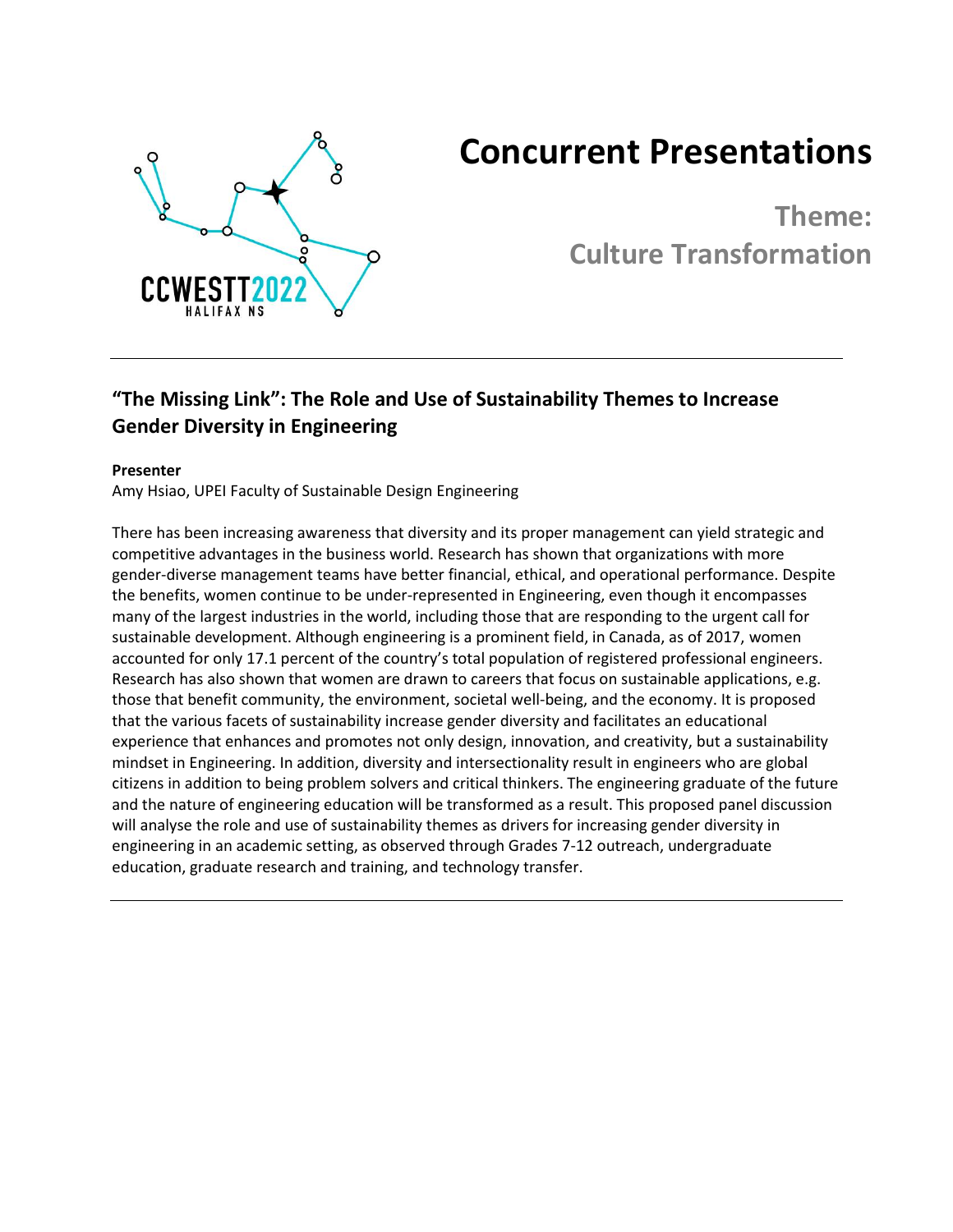# **APEGA's 2018-2021 WAGE (Women and Gender Equality Canada) Sponsored Research on the Barriers Women face in the Engineering and Geoscience Workplace in Alberta**

#### **Presenter**

Mohamed El Daly, APEGA

This presentation shares the research findings and final recommendations from three years of work (2018-2021) by APEGA's EDI team on the barriers that women face in the Engineering and Geoscience workplace in Alberta. The research included an online survey of professional members, follow-up focus groups, detailed analysis of womens' labour market participation in the Engineering and Geoscience industries in Alberta, as well as an historic pay equity analysis of 5 years (2014-2018) of APEGA's voluntary salary survey data. Generally, the results show that men and women experience very different worlds at work; with the top-mentioned barriers to workplace inclusion for women being the traditionally masculine work environment, issues with career development and advancement, bias, discrimination, and harassment, and issues related to maternity/parental leave, among other reasons. We present recommendations and action items that individuals, leaders, and organizations can take to remove the barriers that women experience and shift the Engineering and Geoscience workplace to a more inclusive one. Through the adoption of these behaviour and policy changes, our industries will not only become more welcoming to women, but more inclusive for members of many different traditionally underrepresented identity groups.

### **Building a Sexual Harassment Free Workplace for Women in Electricity**

#### **Presenter**

Anita Gara, Electricity Human Resources Canada (EHRC)

According to the 2018 update of Canada's Center for Gender, Diversity and Inclusion Statistics, 60 percent of survey participants reported having experienced harassment in the workplace and 30 percent said they had experienced sexual harassment. As a male-dominated industry, women in electricity occupations across Canada are at higher risk to be sexually harassed in the workplace. EHRC, building on its strong relationships with employers across Canada, aims to foster a constructive dialogue and increase awareness about sexual harassment in the workplace. EHRC will do this through the development of an educational outreach program to inform employers about sexual harassment, including strategies to address and prevent it. The program will remind employers and employees of laws, responsibilities, and rights to actively to prevent sexual harassment and respond to complaints appropriately. The program will be supported by a set of educational tools fostering a respectful and harassment-free work environment. This session will speak to the project preliminary findings as well as the project itself and how conference participants may want to be involved. Learning Outcomes: 1.Gain familiarity with EHRC's Building a Sexual Harassment Free Workplace for Women in Electricity project, and how stakeholders can get involved 2.Understanding the critical components of an a physically and emotionally safe work environment built on trust, collaboration, healing, and recovery to support the well-being of employees by preventing practices and behaviours that may inadvertently re-traumatize 3.Evidence of how awareness and knowledge of sexual harassment in the electricity sector workplace prevents sexual harassment, shift mindsets, and shape attitudes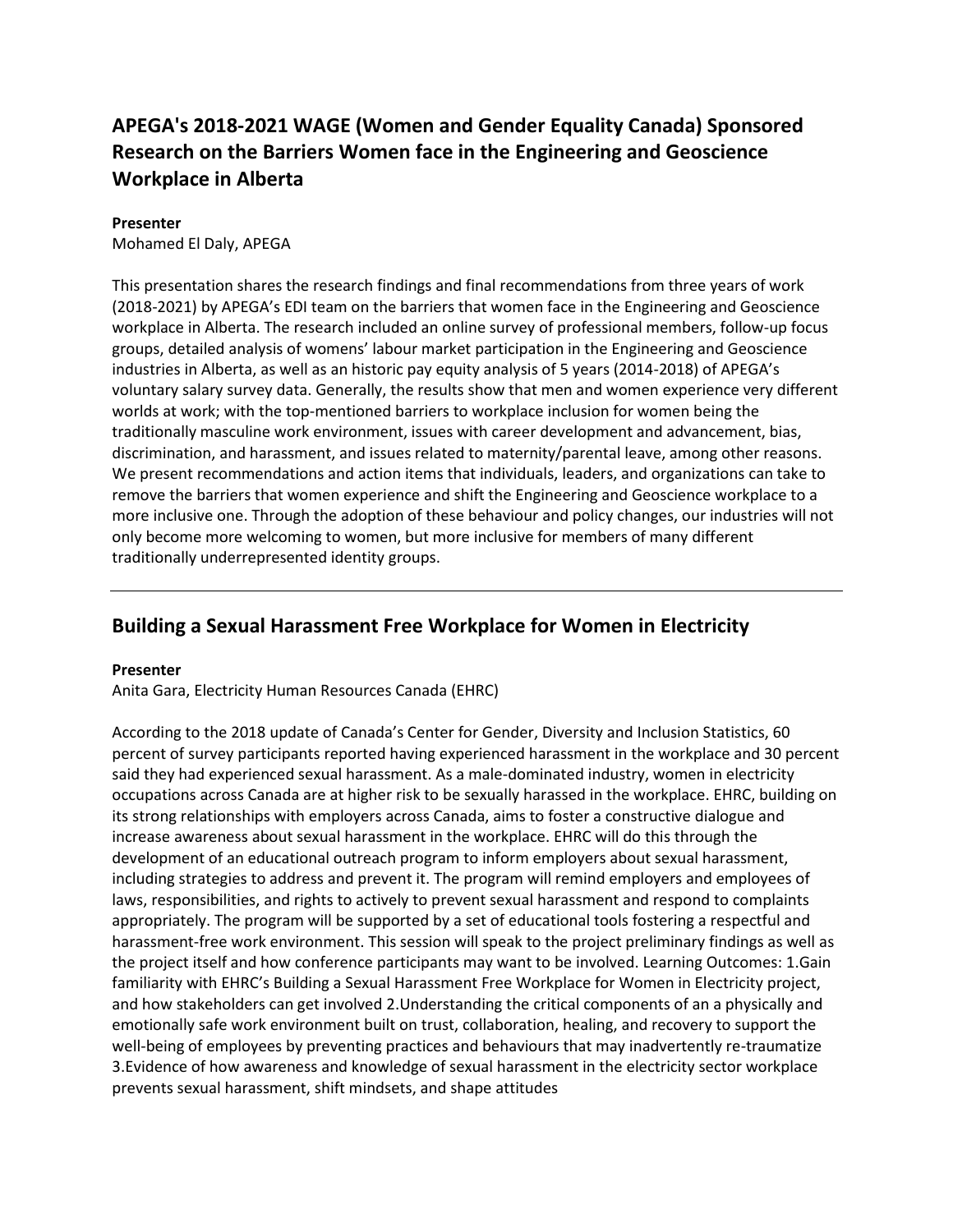### **Building DEI Culture Without Getting Overwhelmed**

### **Presenters**

Victoria Fernandez, CBCL Limited Amy Winchester, CBCL Limited

Consulting engineering is both an engaging and demanding profession. We juggle several projects at once, trying to deliver high quality projects efficiently and within a set period of time. The challenges of such a high pressure environment can become great opportunities within a corporate culture that enables innovation by celebrating differences and nurturing authenticity. This is fundamental to allow each individual to thrive unconditionally.

Two years ago, a couple of employees saw a need for a more formal approach to diversity, equity, and inclusion (DEI). They did some research and prepared a presentation for senior management with the benefits of an employee-led DEI program to our culture and overall health of the organization. The presentation was very well received and inspired the creation of a committee focused on all things related to DEI. The Inclusion, Diversity, Equity, Advice and Support (IDEAS) group has been flourishing since it began and has taken on a life of its own!

At CBCL we believed that an employee driven advisory committee for diversity and inclusion was critical for reaching these goals and this presentation will discuss the challenges and opportunities associated with this initiative and the successes and lessons learned for the last two years.

### **Creative Collaborations for a Future in the Presence of Disruptions**

#### **Presenters**

Laleh Behjat, Schulich School of Engineering Stacia McCoy, WISE Planet Jennifer van Zelm, WISE Planet Lorena Solis, WISE Planet Matthew Bardsley, Schulich School of Engineering

Artificial intelligence and biotechnology will bring new innovations to the world, while disrupting the way we do things today. The purpose of this workshop is to understand how these disruptive technologies can impact the future and how to implement strategies to chart positive outcomes for underrepresented groups in this unknown future. The workshop will start with a discussion of artificial intelligence, biotechnology, climate action, and media and communications as disrupting technologies. Then, it will discuss how we can design strategies and plan scenarios with these disruptions in mind. In addition, participants will learn how to apply regenerative design techniques to create sustainable, holistic strategies. This part of the session will be approximately 20 minutes. Next, using 'child and compassion care' as a topic, participants will take part in exercises to practice generating relevant, desirable scenarios for the future. The exercises include individual brainstorming (after reducing stress), working in small groups to build on proposals, and a technique called 'Pataphysics to turbocharge creativity. This interactive portion will take approximately 45 minutes. The session will end with a debriefing of the material discussed, including suggestions for future work and a question and answer period. This part will be approximately 10 minutes.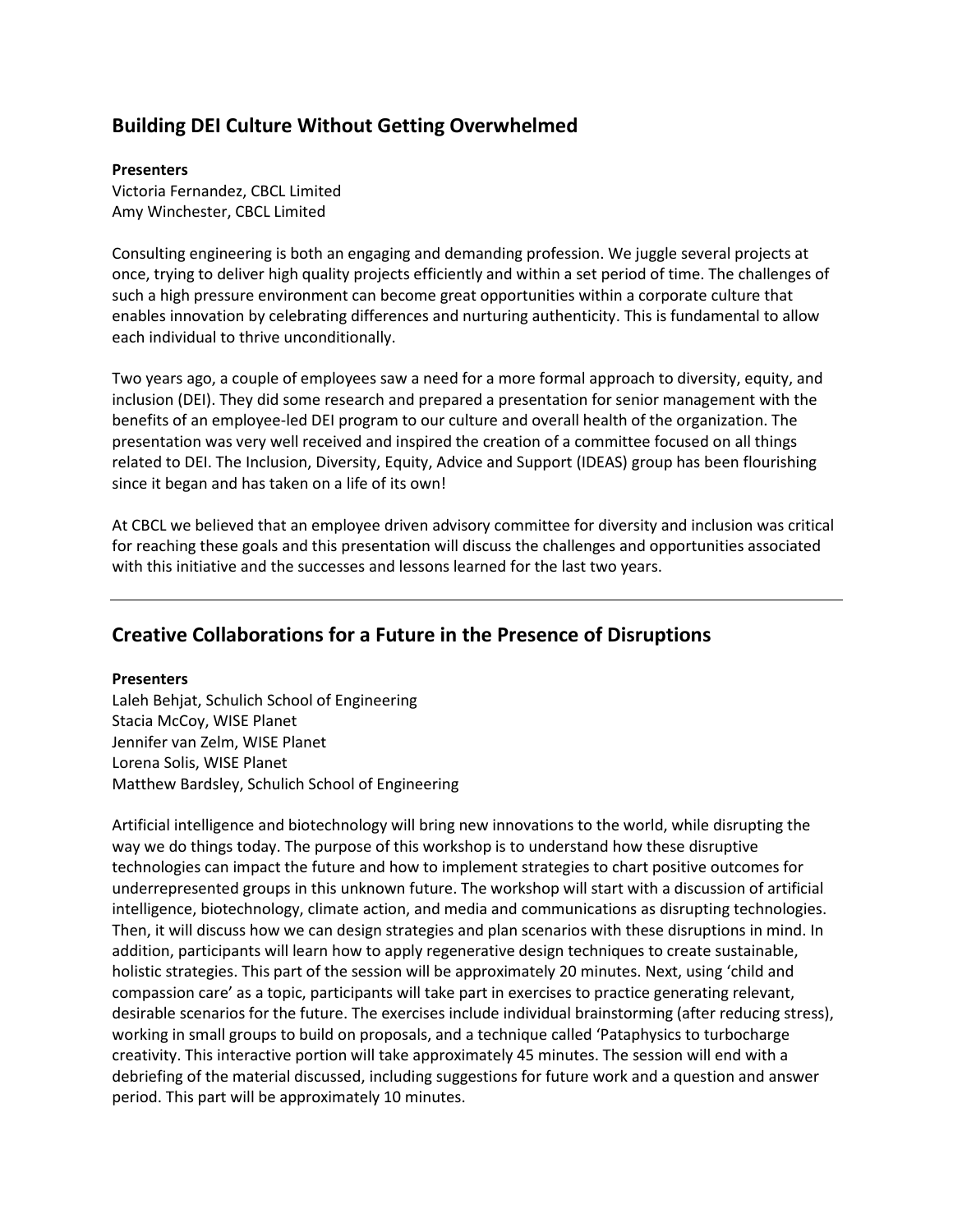### **Diversity and Inclusion at Transport Canada**

### **Presenters**

Andrea Watts (panel moderator), Regional Engineer, Aircraft Certification, Transport Canada Shari Currie, Regional Director General, Prairie Northern Region, Transport Canada Rumbi Muvingi, Regional Engineer, Aircraft Certification, Transport Canada Robin Brullotte, Flight Test Engineer, National Aircraft Certification, Transport Canada

Through the varying personal and professional experiences of the panelists, we will explore the meaning of Diversity and Inclusion to the individual panelists and to the larger organization of Transport Canada. From a candid perspective, we will discuss initiatives that have worked and those that have fallen flat. Given the varying experiences and experience levels of the panelists, we will explore the present initiatives and how diversity intersects with their positions at Transport Canada. Taking a look to the future, we will explore the future of diversity and inclusion in the workplace. What is the future of diversity and inclusion as we move into a post-pandemic workplace? How does our current construct of diversity and inclusion need to change as we face long-term hybrid and remote work? Finally, the panelist will share some best practices and practical strategies that we can implement in our circles of influence (be they small or large).

# **FEMINEN - Employees Standing Up for Inclusion and Driving Change Through Storytelling, Mentorship, and Intersectionality**

#### **Presenters**

Kevin Tsang, Enbridge Edie Bates, Enbridge Lia Squires, Enbridge Tina Uribe, Enbridge

Founded in 2012 the Enbridge FEMINEN Employee Resource Group (ERG) supports females and their allies in science, technology, engineering, and math (STEM) careers by facilitating opportunities for members to network, develop and learn from each other. Key members of the FEMINEN leadership team will share some of our challenges and triumphs in the growth and evolution of this ERG across multiple chapters in North America. We will highlight many of our successful programs including our Inclusive Storytelling Platform where employees bravely shared their authentic experiences in front of large audiences and had courageous conversations with senior leadership as we Stand Up for Inclusion. You will also hear about our Engineering Futures Program and how mentoring Indigenous youth has increased cultural awareness, sparked interest in STEM and increased graduation rates. FEMINEN is leading cultural transformation in diversity and inclusion as we break down barriers, celebrate our differences, and embrace allyship. Join us to hear more about our rewarding journey.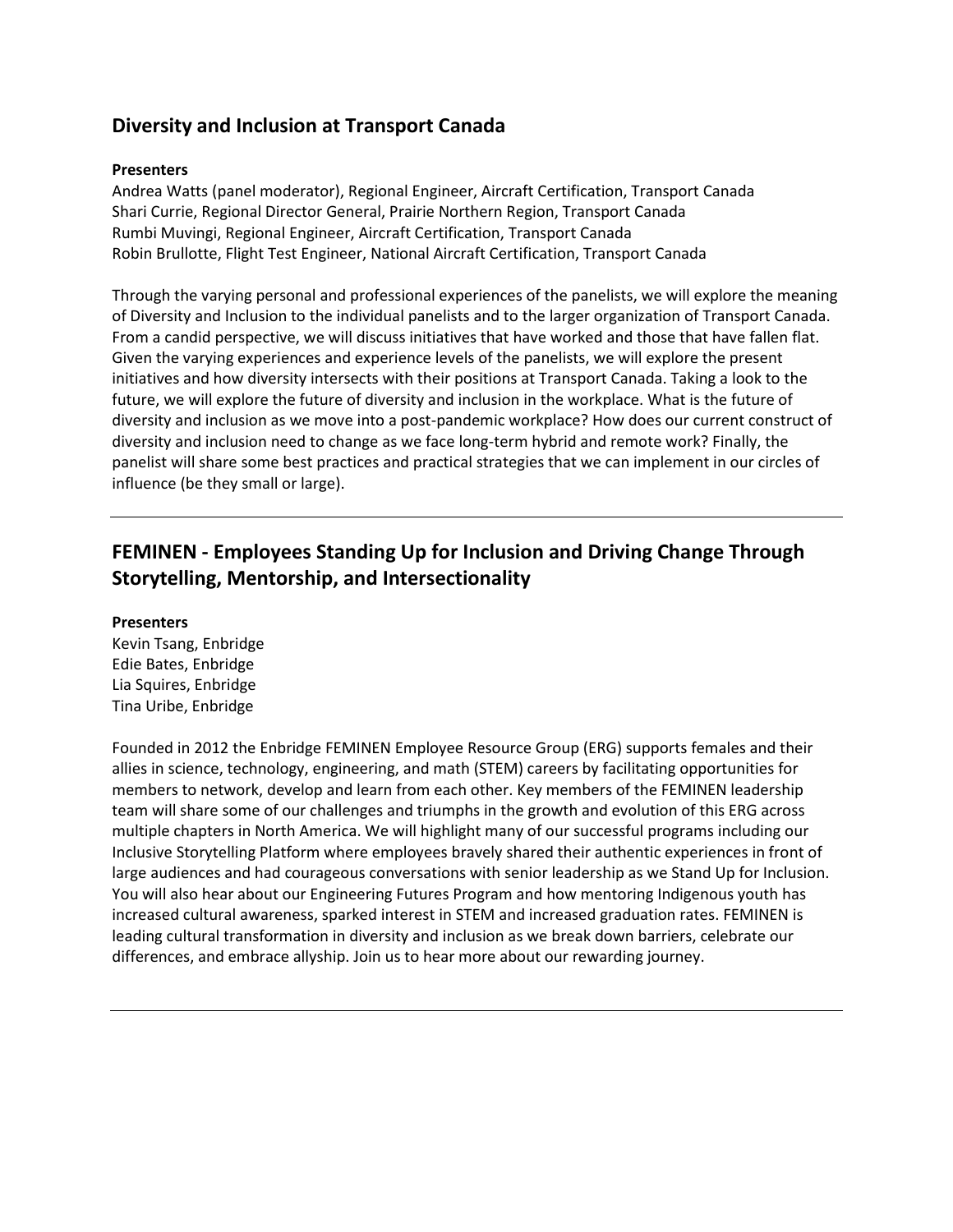### **Scientific expertise and women in STEM**

### **Presenter**

Audrey Groleau, Université du Québec à Trois-Rivières

Researchers in science studies have given a lot of thought to scientific expertise, to the point where some have organized the field into three waves, distinguished by the way in which scientific expertise is conceived. This work – and some work carried on in science education – allowed to build models to better understand scientific expertise and its development (e.g., Collins and Evans's periodic table of expertise), strategies used to undermine or enhance a person's expertise (e.g., Jasanoff's game board of expertise) and the relations a person can have with scientific experts (e.g., Groleau and Pouliot's model of relationships to scientific experts). During this communication, I will present the concept of scientific expertise, a few of those models and ways to use them to analyze various aspects of the situation of women in STEM.

# **Ranking of Factors Affecting Workplace Equity, Diversity and Inclusion (EDI) for Decision Making**

#### **Presenter**

Denise Stilling, University of Regina

Research has shown that having an equitable and inclusive culture promotes diversity and drives personal development and professional growth resulting in successful workplaces. Factors affecting EDI concerns have been identified in many studies, both qualitatively and quantitatively. The latter, typically, involves statistical analysis of the responses reported as percentages with/without correlations to participant demographics in science, engineering, technology and/or the trades. However, studies relating the significance of these factors for driving decision to address workplace concerns were not been found. This research examines survey data to rank literature-identified factors using Analytic Hierarchy Process (AHP) and Technique for Order of Preference by Similarity to Ideal Solution (TOPSIS). Surveyed participants compare both psychological and environmental factors by assigning a level of importance. The opportunity to provide anecdotal EDI-related situations with strategies and outcomes were also collected and summarized to assess techniques for improving EDI. During the presentation, session attendees may engage in a safe, anonymized environment to further efforts in achieving EDI in the workplace. Interactive responses will involve real-time data analytics. Some of the factors examine inclusion/isolation feelings, personal self-confidence, influential role models, promotional possibilities, collaborative and advisory activities, mentorship and/or ally-ship programs, workplace policies and practise relating to EDI, and others. This presentation reviews and compares survey data and encourages engagement on today's EDI challenges. To conclude, using decision making tools; such as, AHP and TOPSIS provides an objective way to assess the most influential factors for directing action for multi-criteria decision analysis methods.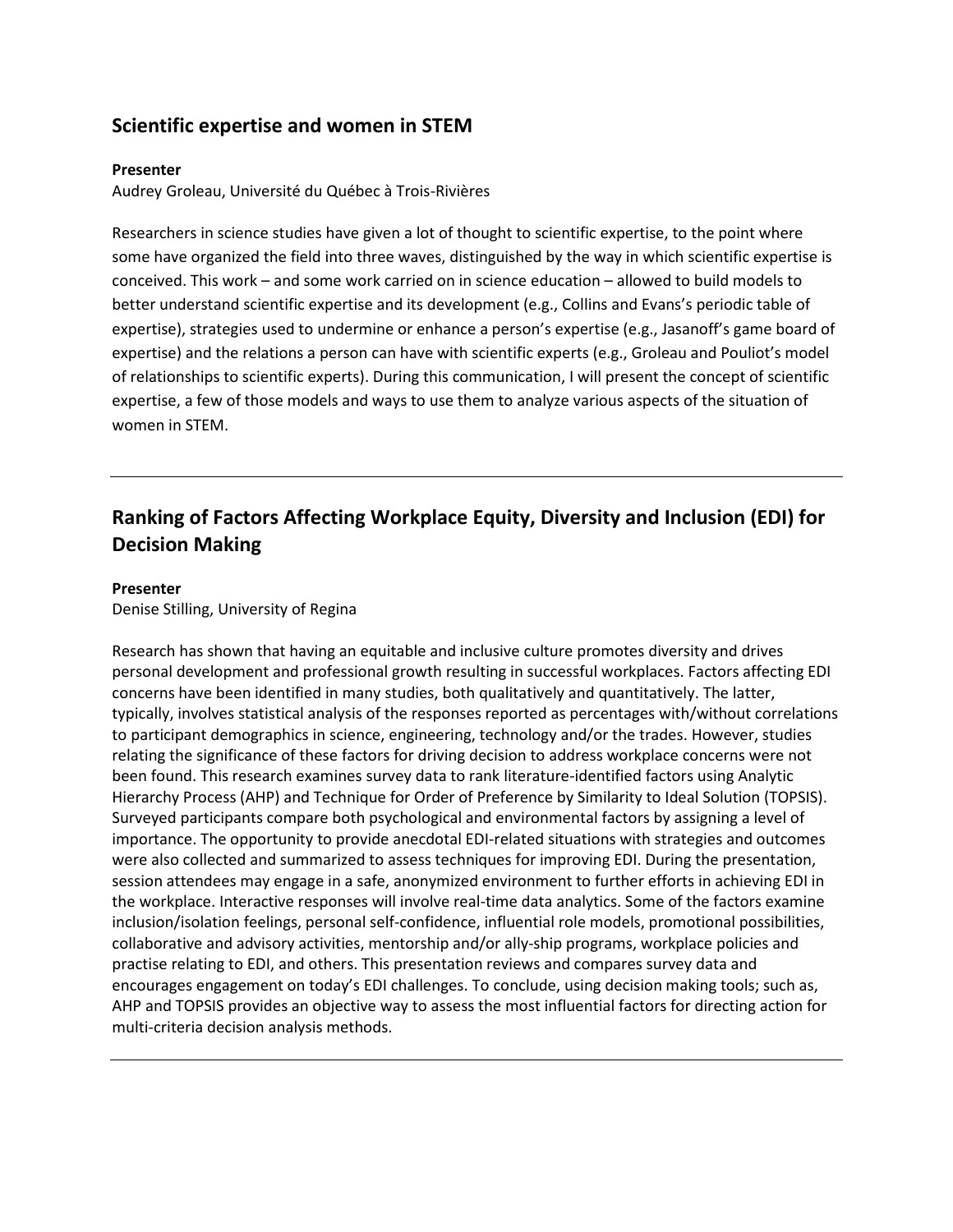### **ReacHER**

### **Presenters**

Pamela Flynn, Electricity Human Resources Canada Emily Griffiths, Electricity Human Resources Canada

EHRC is an industry leader in promoting and fostering change and growth across the sector. Over the last two years we have seen the COVID-19 pandemic drastically impact women's representation in an already male-dominated sphere. Coined a she-cession, the pandemic has further highlighted and intensified the need to address the issues of systemic gender roles and imbalances that result in maledominated spaces. We know that caregiving and the unpaid labour of family responsibilities fall primarily on women. This impacts their capacity to participate in the public sphere under its current conditions and employment expectations. We will be sharing learnings from our project ReacHER, a pilot program designed to support women and caregivers who are returning to the workforce after an extended time away from the labour force. We have designed a toolkit that consists of recommendations to both employers and their HR policies for how they can better adapt to the needs of individuals who take on primary caregiver roles, including how best to engage with those returning to work after a period of absence. The program has looked for ways to retain women who are trying to reenter the workforce. With the great resignation on its way, we have developed tools for employers to better meet the needs of their employees; whether with continuous learning paths, development opportunities and networking, skills development, flexible work schedules, or childcare supports.

### **Revitalizing the WinSETT Checklist of Strategies for Women in SETT**

### **Presente**

Lori Campbell, WinSETT

In 2008, WinSETT published the Checklist of Strategies through the Women in Science, Engineering, Trades and Technology/Femmes en sciences, genie, métiers et technologies (WinSETT)Femmes en SGMT) project. The checklist was designed to be utilized by organizations to assess and articulate organizational barriers that hinder women's full participation in SETT and to provide direction on the development of progressive policies and procedures. Although other checklists have been developed over time, the WinSETT Checklist remains focused on advancing the objectives of women in STEM. Organizational assessment of an organization's equity and inclusion current state broadly and those policies and procedures that impact women's experience, more specifically is a critical first step in developing and implementing EDI strategy. Since 2008, WinSETT and their community, through implementation and feedback on the Checklist, has gathered a considerable amount of knowledge and expertise in understanding how these assessment lead to more progressive organizations. Through the generous support of WAGE, (add project title here) WinSETT has undertaken a revitalization of the Checklist to ensure its resonance, relevance and utility in the changing workplaces over the last 13 years for women and to continue to foreground those aspects of organizational life that are key to the overall objectives of supporting STEM women. In this session, Dr. Lori Campbell, will present results of this revitalization project, focusing on aspects of the Checklist that continue to advance the original goals of raising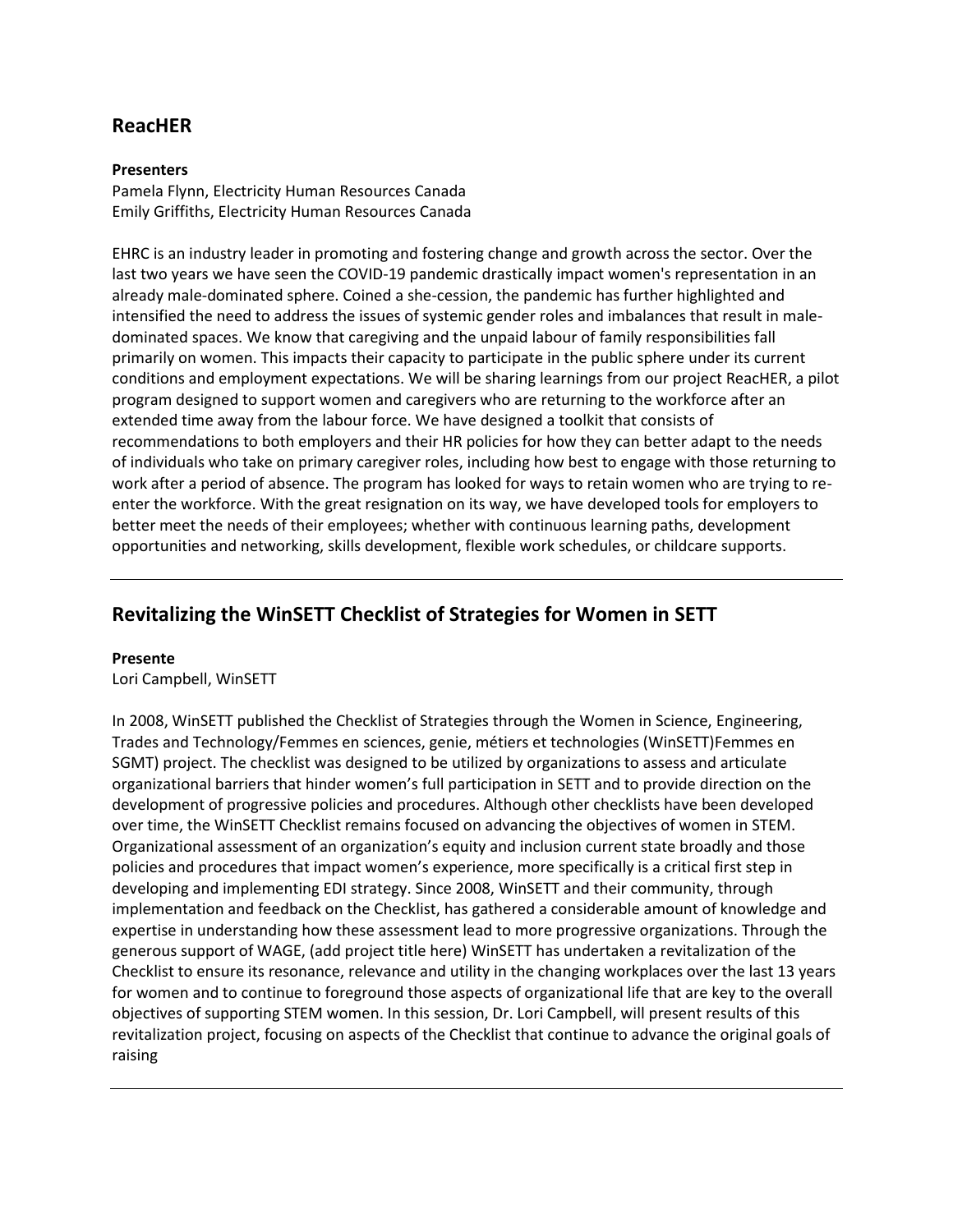**SCWIST Make DIVERSITY Possible: Tools to embed EDI into organizations including policies, toolkits, success stories and collective impact – to transform SETT workplaces into equitable, diverse and inclusive cultures where everyone can thrive.**

#### **Presenters**

Cheryl Kristiansen, SCWIST Anja Lanz, SCWIST

SCWIST Make DIVERSITY Possible workshop will engage, advance & inspire participants to reach for the stars to collaboratively create positive impact in SETT workplaces across Canada. SCWIST will share results from its 3-yr WAGE funded project including Diversity Awareness Tool, Diversity by Design Workshop, and Road Map to Success. Our test partners include several engineering consulting firms with extensive field work including trades, a software technology company, a large life science research funding organization, entrepreneurship incubator at academic institute & sample group from SETT individuals. The workshop will encourage collaboration, alliance building and collective advocacy as part of the SCALE and STEM Forward projects to advance gender equality across Canada. Workshop resources will attract & support industry professionals, individuals working in SETT in all career stages, gender equality advocates, senior leaders, organizations, associations, and government agencies that work to advance EDI in SETT. •ENGAGE: Diversity Awareness Tool creates awareness of bias, barriers to diversity & commitment to inclusive leadership. Tools engage men as allies & organizations in collaborative alliances. •ADVANCE: Diversity by Design Workshop engages employees and leaders to develop solutions, create inclusive cultures & advance women in leadership with the support of allies, mentors & sponsors. •INSPIRE: Success stories from SETT test partners. Lessons from global EDI partners. Create a Road Map to Success to elevate everyone to drive change. We will share resources, policies, toolkits, organizational results and examples of collective impact – to transform SETT workplaces into equitable, diverse and inclusive cultures where everyone can thrive.

### **Sector Wide Approach to Cultural Transformation on D&I**

#### **Presenter**

Kelly Cooper, Centre for Social Intelligence

Engaging the leadership of organizations to unleash their power and influence as allies to lead diversity and inclusion transformation is the key to unlocking a shift in the workplace culture to be more welcoming of women and other underrepresented groups. By meeting this target audience where they are at – articulating the value proposition to them through an economic lens – and leading them through understanding that they are the solution, not the problem to achieving this shift, is where true traction across an organization takes place. With the leadership confidently knowing how to be the change and make the change across their organization, meaningful and impactful change can occur over a relatively short period of time. Mobilizing the combined efforts of their executive, human resources, and communication teams, effective actions can be taken on: •Conducting data analytics and tracking key indicators on women and other underrepresented groups related to pay inequities; policies and programs, etc.; •Providing skills and training development on how to overcome resistance to D&I, inclusive leadership and allyship; as well as •Repositioning the brand/image of the organization on how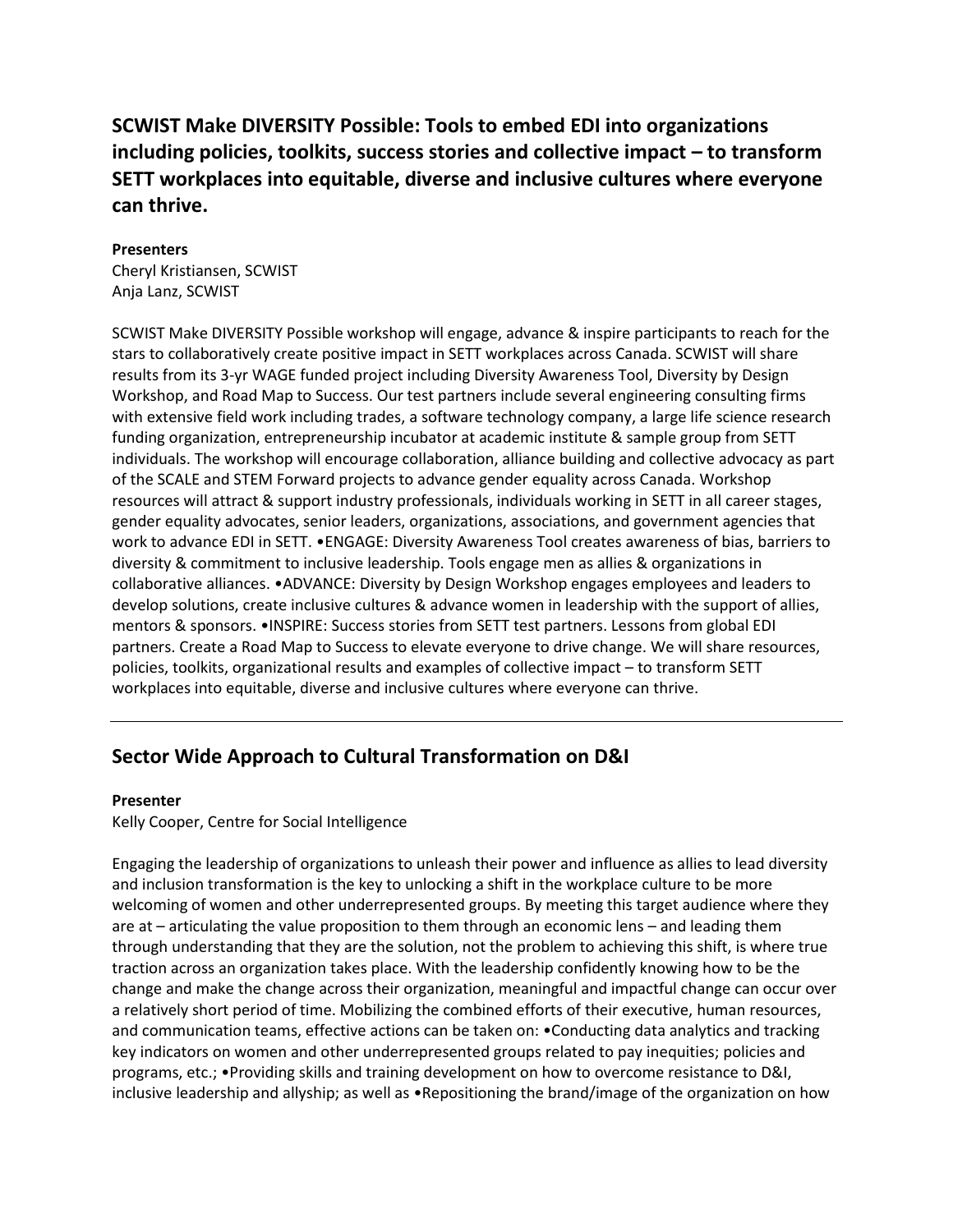it portrays itself both internally and externally The Centre for Social Intelligence has spearheaded this approach over the last three years across the whole of the forest sector and seen amazing results. Arguably one of the most male dominated sectors, this presentation will speak to this approach and how the forest sector is moving from laggards to leaders on D&I.

# **Solving the 'lonely only': The Canadian Black Scientists Network and the advantages of a national, multidisciplinary coalition in STEM**

### **Presenters**

Maydianne Andrade, University of Toronto Scarborough Juliet Daniel, McMaster University

Black Canadians are under-represented in most professional fields, and this is particularly true in STEM. This fact in itself presents substantial challenges to change. A dearth of Black exemplars, mentors, and leaders affects pathways into STEM fields ('see it to be it'), the success of those already in those fields (decoding unwritten rules, supporting success) and the development of efficacious programs and policies to reverse institutionalized anti-Blackness ('nothing about us without us'). This leads to several questions. How do we effect change when visibility and representation are so important, but there are so few who have 'made it'? How do we maximize the impact of those who are established in their fields, when many are working in environments rife with bias and racism, and anti-racism work is not compensated or rewarded? How do we ensure that successful policies and programs are available across the country, when progress is often made in institutional or regional silos? We discuss our approach of organizing across regions and disciplines to create a high-visibility coalition of Black Canadians in STEM. This national organization can drive national adoption of innovative programming more effectively than any regional or single-discipline entity. This is an effective, if virtual, solution to the 'lonely only' problem. We discuss engagement in responsible data collection, program vetting, mentorship, outreach and increased visibility. We also discuss barriers to success, including a dearth of operational funding and the time pressures inherent in creating and stabilizing such a structure.

### **The Missing Piece in STEM Success – Supporting the Support Networks**

#### **Presenters**

Jasmine Shaw, Technical Project Manager @ Solace & Entrepreneur

Angelica Tilli, Director of Outreach @ Society of Women Engineers - Ottawa, EIT @ Canadian Bank Note Diane Watson, Program Manager @ Nokia & Chair @ Women in Communications and Technology - National Capital Region

Time and again, research has shown that support networks are a key success factor contributing to the retention of women in STEM. However, little is known about what contributes to the success of these networks themselves – the community groups, non-profits, professional associations, and grassroots organizations that collectively contribute thousands of hours to advancing diversity & inclusion in STEM. In Canada alone, there are over 40 organizations dedicated to this very issue, reaching thousands of women across the country. The pressing question we must answer is: How might we amplify their impact even further? In order to drive meaningful change in this space, we believe the focus must expand beyond empowering individual women to ensuring sustainability of the supporting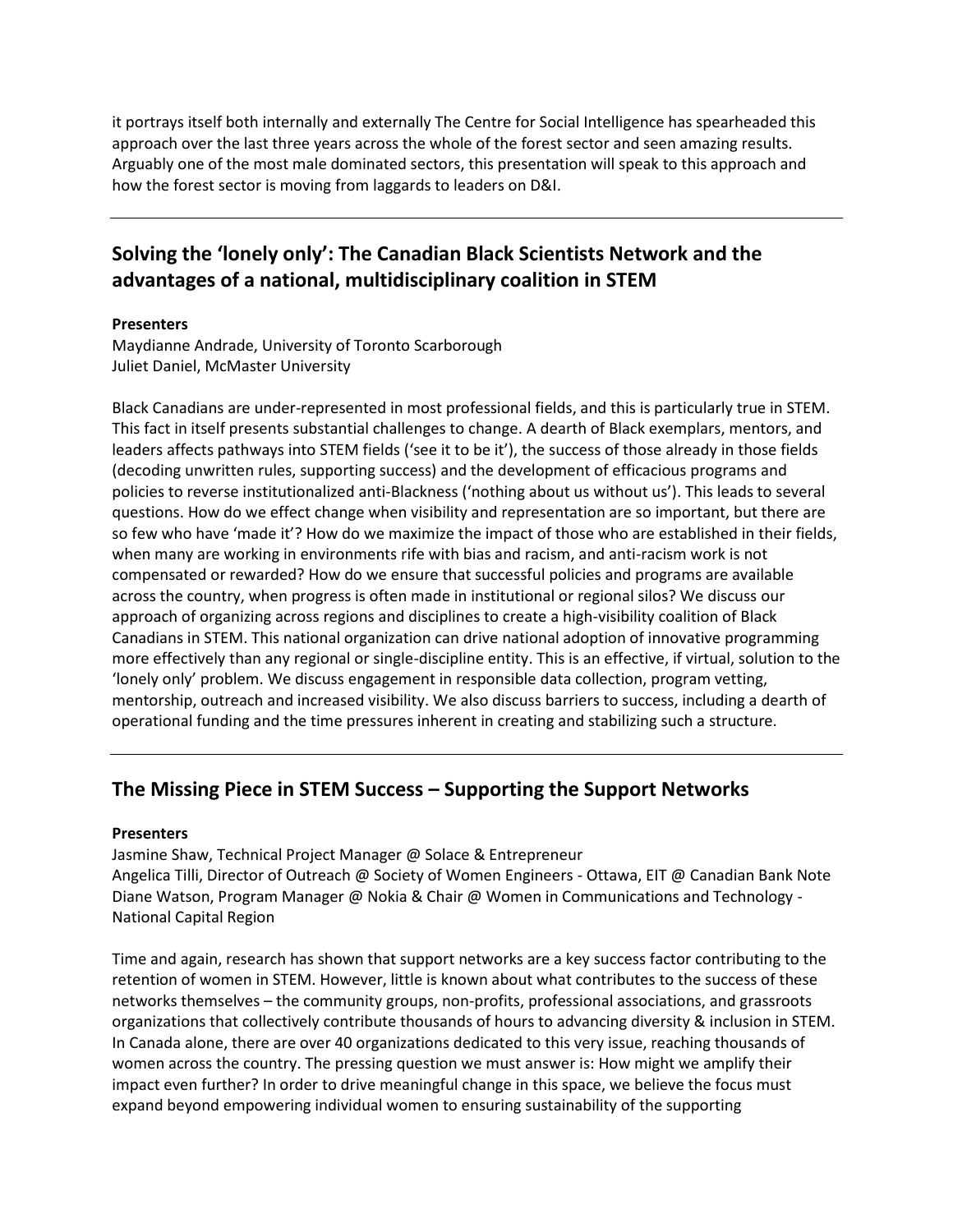infrastructure. After all, these organizations form the backbone of the women in STEM mission. In this presentation, we explore the common pain points experienced by community groups (such as limited funding, resources, engagement, and time); share real-life success stories and best practices for minimizing these pain points (developed through our own experience leading non-profits and primary data); and identify key enablers to facilitating collaboration between community groups in order to maximize impact. We end with calls-to-action for all stakeholders to implement, in order to further enhance the community infrastructure. The adoption of a "systems thinking" approach requires acknowledgement of the deep interdependencies between companies, community groups, and individuals. A shift in perspective from "I" to "we" might be the missing piece to unlocking the success and potential of all women in STEM.

### **A positive and impactful Manifesto on the situation of women in STEM**

#### **Presenters**

Louise Lafortune, Université du Québec à Trois-Rivières Claire Deschênes, Université Laval Audrey Groleau, Université du Québec à Trois-Rivières

In the winter of 2020, members of the Association de la francophonie à propos des femmes en sciences, technologie, ingénierie et mathématiques (AFFESTIM ; Association of Francophone Women in STEM) held a strategic planning meeting in which they discussed the progress made since the 1980s, but also the road ahead regarding the situation of women in STEM. They wanted to take those thoughts further and to put them into writing. Members of AFFESTIM, with approximately forty people from various backgrounds, wrote a book. It is a positive and impactful manifesto on the situation of women in STEM, containing 50 short texts, each on a theme related to women in STEM: how to produce inclusive pedagogical resources in STEM, how women in STEM have experienced the COVID-19 pandemic, the importance to produce and maintain archives on women in STEM, a look back to 40 years of work by pioneers, etc. The texts adopt a positive tone and propose solutions, even if they show the obstacles that still stand on the way of women in STEM. The book was recently published, and is also available in an electronic open-access version for wide distribution. It will also soon be available in English and in Spanish. In this communication, we present the process of drafting the manifesto, the main findings it arrives at and the recommendations it makes to guide the work of women's associations in STEM in the coming years.

### **We Are Paying Attention Now – Culture Matters!**

#### **Presenter**

Roxanne Kemp, Cultural Intelligence Center

In a world of civil & racial unrest, certain critical events transpired during the Covid 19 Pandemic that has caused our generation to take a deeper look at Equality, Diversity, and Inclusion (EDI). In addition to protestors marching in the streets, businesses have reportedly spent billions of dollars improving racial